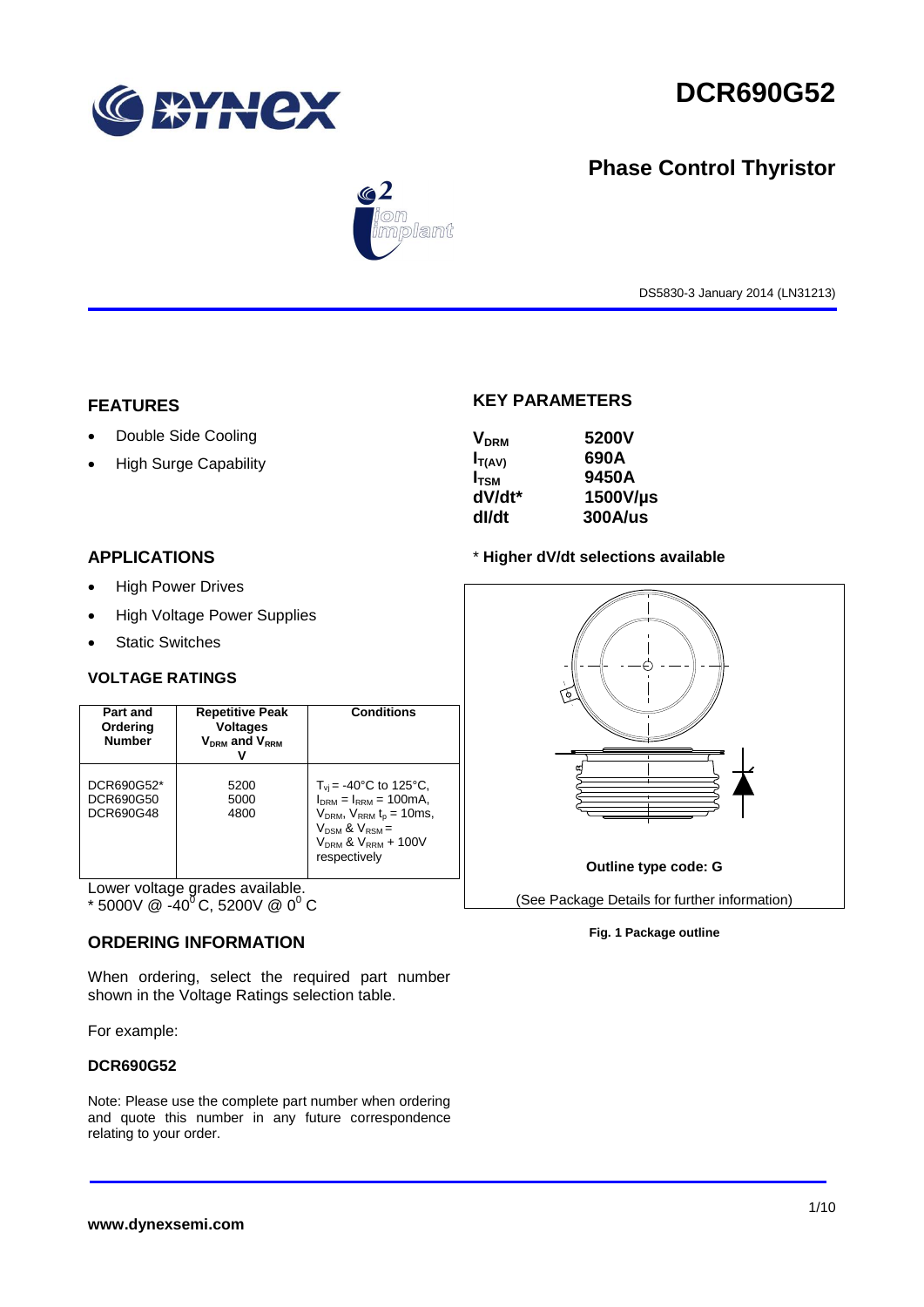



## **CURRENT RATINGS**

**Tcase = 60°C unless stated otherwise**

| Symbol                    | <b>Parameter</b>                     | <b>Test Conditions</b>   | Max. | <b>Units</b> |
|---------------------------|--------------------------------------|--------------------------|------|--------------|
| <b>Double Side Cooled</b> |                                      |                          |      |              |
| $I_{T(AV)}$               | Mean on-state current                | Half wave resistive load | 690  | Α            |
| IT(RMS)                   | <b>RMS</b> value                     | -                        | 1084 | A            |
| ΙT                        | Continuous (direct) on-state current | -                        | 1050 | A            |

### **SURGE RATINGS**

| Symbol       | <b>Parameter</b>                        | <b>Test Conditions</b>                           | Max. | Units             |
|--------------|-----------------------------------------|--------------------------------------------------|------|-------------------|
| <b>I</b> TSM | Surge (non-repetitive) on-state current | 10ms half sine, $T_{\text{case}} = 125^{\circ}C$ | 9.45 | kA                |
| $l^2t$       | $I2t$ for fusing                        | $V_R = 0$                                        | 0.45 | MA <sup>2</sup> s |

## **THERMAL AND MECHANICAL RATINGS**

| Symbol                         | <b>Parameter</b>                      | <b>Test Conditions</b>    |             | Min.                     | Max.   | <b>Units</b> |
|--------------------------------|---------------------------------------|---------------------------|-------------|--------------------------|--------|--------------|
| $R_{th(j-c)}$                  | Thermal resistance – junction to case | Double side cooled        | DC          |                          | 0.0268 | °C/W         |
|                                |                                       | Single side cooled        | Anode DC    | $\blacksquare$           | 0.0527 | °C/W         |
|                                |                                       |                           | Cathode DC  | $\blacksquare$           | 0.0652 | °C/W         |
| $R_{th(c-h)}$                  | Thermal resistance – case to heatsink | Clamping force 11.5kN     | Double side | $\overline{\phantom{a}}$ | 0.0072 | °C/W         |
|                                |                                       | (with mounting compound)  | Single side | ۰                        | .0144  | °C/W         |
| $T_{\rm\scriptscriptstyle VI}$ | Virtual junction temperature          | <b>Blocking VDRM/VRRM</b> |             |                          | 125    | °C           |
| $T_{\text{stg}}$               | Storage temperature range             |                           |             | $-55$                    | 125    | °C           |
| $F_m$                          | Clamping force                        |                           |             | 10                       | 13     | kN           |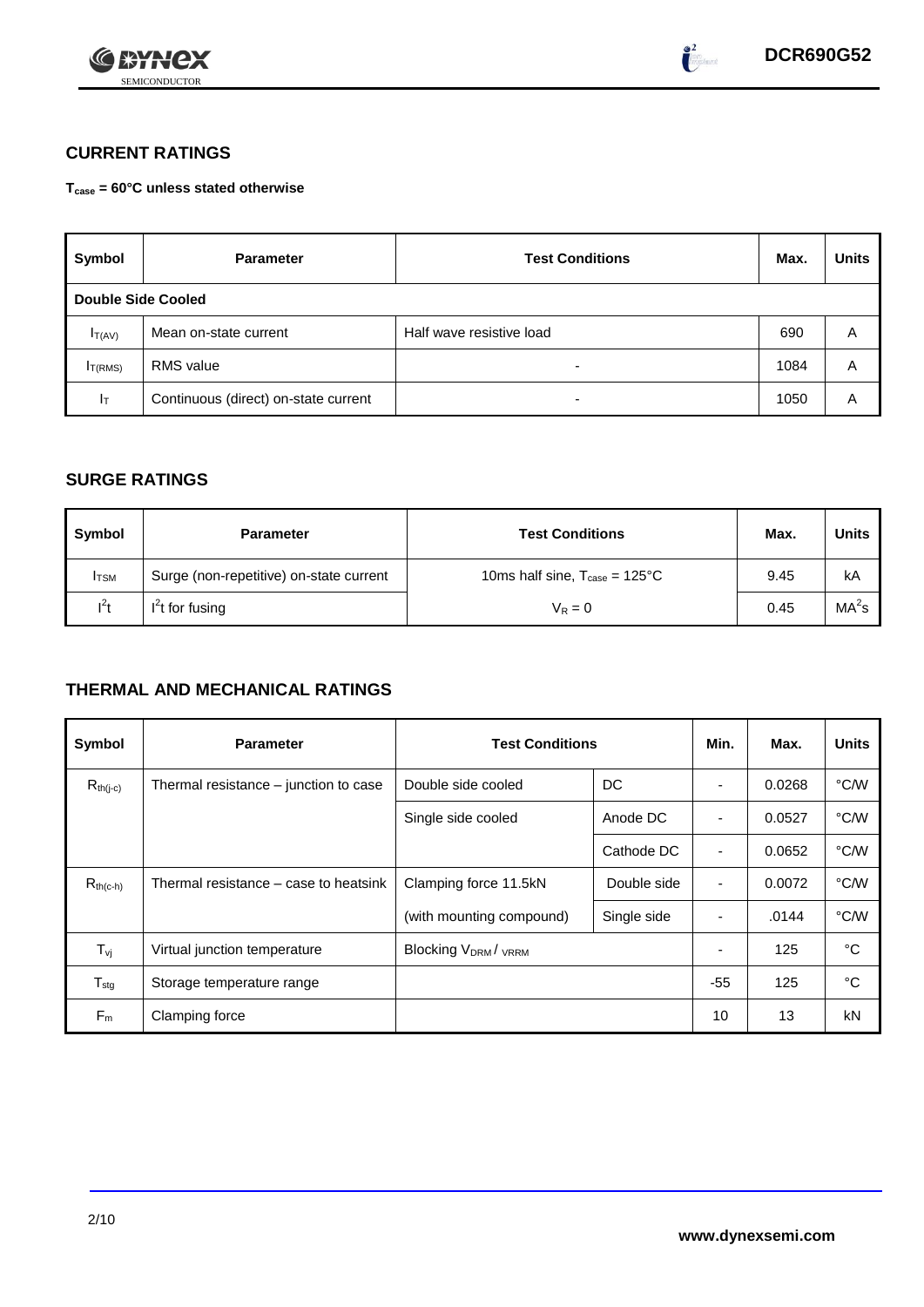

 $\begin{pmatrix} 2 \\ -2 \end{pmatrix}$ 

## **DYNAMIC CHARACTERISTICS**

| <b>Symbol</b>    | <b>Parameter</b>                              | <b>Test Conditions</b>                                                                          |                 | Min.                     | Max.  | <b>Units</b> |
|------------------|-----------------------------------------------|-------------------------------------------------------------------------------------------------|-----------------|--------------------------|-------|--------------|
| <b>IRRM/IDRM</b> | Peak reverse and off-state current            | At $V_{RRM}/V_{DRM}$ , $T_{case} = 125^{\circ}C$                                                |                 | $\overline{\phantom{a}}$ | 100   | mA           |
| dV/dt            | Max. linear rate of rise of off-state voltage | To 67% $V_{DRM}$ , T <sub>i</sub> = 125°C, gate open                                            |                 | $\overline{\phantom{a}}$ | 1500  | $V/\mu s$    |
| dl/dt            | Rate of rise of on-state current              | From 67% $V_{DRM}$ to 2x $I_{T(AV)}$                                                            | Repetitive 50Hz | $\overline{\phantom{a}}$ | 150   | $A/\mu s$    |
|                  |                                               | Gate source 30V, 10 $\Omega$ ,                                                                  | Non-repetitive  |                          | 300   | $A/\mu s$    |
|                  |                                               | $t_r < 0.5 \mu s$ , T <sub>i</sub> = 125°C                                                      |                 |                          |       |              |
| $V_{T(TO)}$      | Threshold voltage - Low level                 | 100A to 380A at $T_{\text{case}} = 125^{\circ}$ C                                               |                 | $\overline{\phantom{a}}$ | .9    | $\vee$       |
|                  | Threshold voltage - High level                | 380A to 3000A at $T_{\text{case}} = 125^{\circ}C$                                               |                 |                          | 1.075 | V            |
| $r_{\text{T}}$   | On-state slope resistance - Low level         | 100A to 380A at $T_{\text{case}} = 125^{\circ}$ C                                               |                 | $\overline{\phantom{a}}$ | 1.618 | $m\Omega$    |
|                  | On-state slope resistance – High level        | 380A to 3000A at $T_{\text{case}} = 125^{\circ}C$                                               |                 | $\overline{\phantom{a}}$ | 1.125 | $m\Omega$    |
| $t_{\rm gd}$     | Delay time                                    | $V_D = 67\% V_{DRM}$ , gate source 30V, 10 $\Omega$                                             |                 |                          | 3     | μs           |
|                  |                                               | $t_r = 0.5 \mu s$ , $T_i = 25^{\circ}C$                                                         |                 |                          |       |              |
| $t_q$            | Turn-off time                                 | $T_i$ = 125°C, $V_R$ = 200V, dl/dt = 5A/µs,                                                     |                 | 400                      | 800   | μs           |
|                  |                                               | $dV_{DR}/dt = 20V/\mu s$ linear                                                                 |                 |                          |       |              |
| $Q_{S}$          | Stored charge                                 | $I_T = 2000A$ , $T_i = 125^{\circ}C$ , dl/dt = 5A/µs,                                           |                 | 1200                     | 2400  | μC           |
| IL.              | Latching current                              | $T_i = 25^{\circ}C$ , $V_D = 5V$                                                                |                 | $\blacksquare$           | 3     | A            |
| Iн               | Holding current                               | $T_i = 25^{\circ}C$ , R <sub>G-K</sub> = $\infty$ , I <sub>TM</sub> = 500A, I <sub>T</sub> = 5A |                 | $\overline{\phantom{a}}$ | 300   | mA           |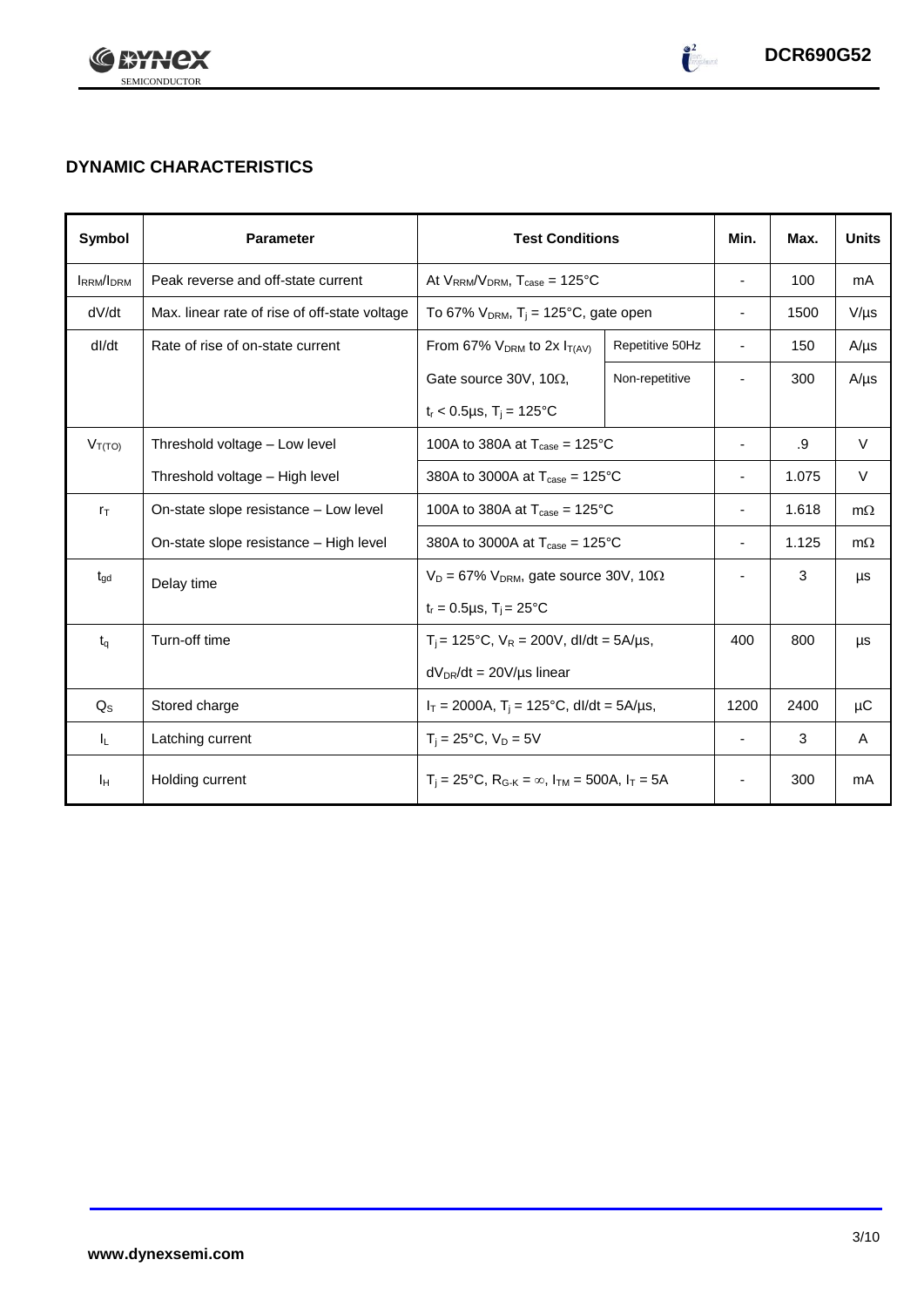

 $\bullet^2$ 

## **GATE TRIGGER CHARACTERISTICS AND RATINGS**

| Symbol          | <b>Parameter</b>         | <b>Test Conditions</b>                       | Max. | <b>Units</b> |
|-----------------|--------------------------|----------------------------------------------|------|--------------|
| V <sub>GT</sub> | Gate trigger voltage     | $V_{DRM}$ = 5V, $T_{case}$ = 25°C            | 1.5  | V            |
| VGD             | Gate non-trigger voltage | At 50% $V_{DRM}$ , $T_{case} = 125^{\circ}C$ | 0.4  | V            |
| IGТ             | Gate trigger current     | $V_{DRM}$ = 5V, $T_{case}$ = 25°C            | 350  | mA           |
| lgp             | Gate non-trigger current | At 50% $V_{DRM}$ , $T_{case} = 125$ °C       | 10   | mA           |

### **CURVES**



#### **Fig.2 Maximum & minimum on-state characteristics**

| $V_{TM} = A + Bln (I_T) + C.I_T + D.\sqrt{I_T}$ | $C = 0.001110$ |
|-------------------------------------------------|----------------|
|                                                 |                |

 $V_{TM}$  **EQUATION** Where  $A = 0.246536$  $B = 0.166331$  $D = -0.008349$ 

these values are valid for  $T_j = 125^{\circ}C$  for  $I_T$  50A to 3000A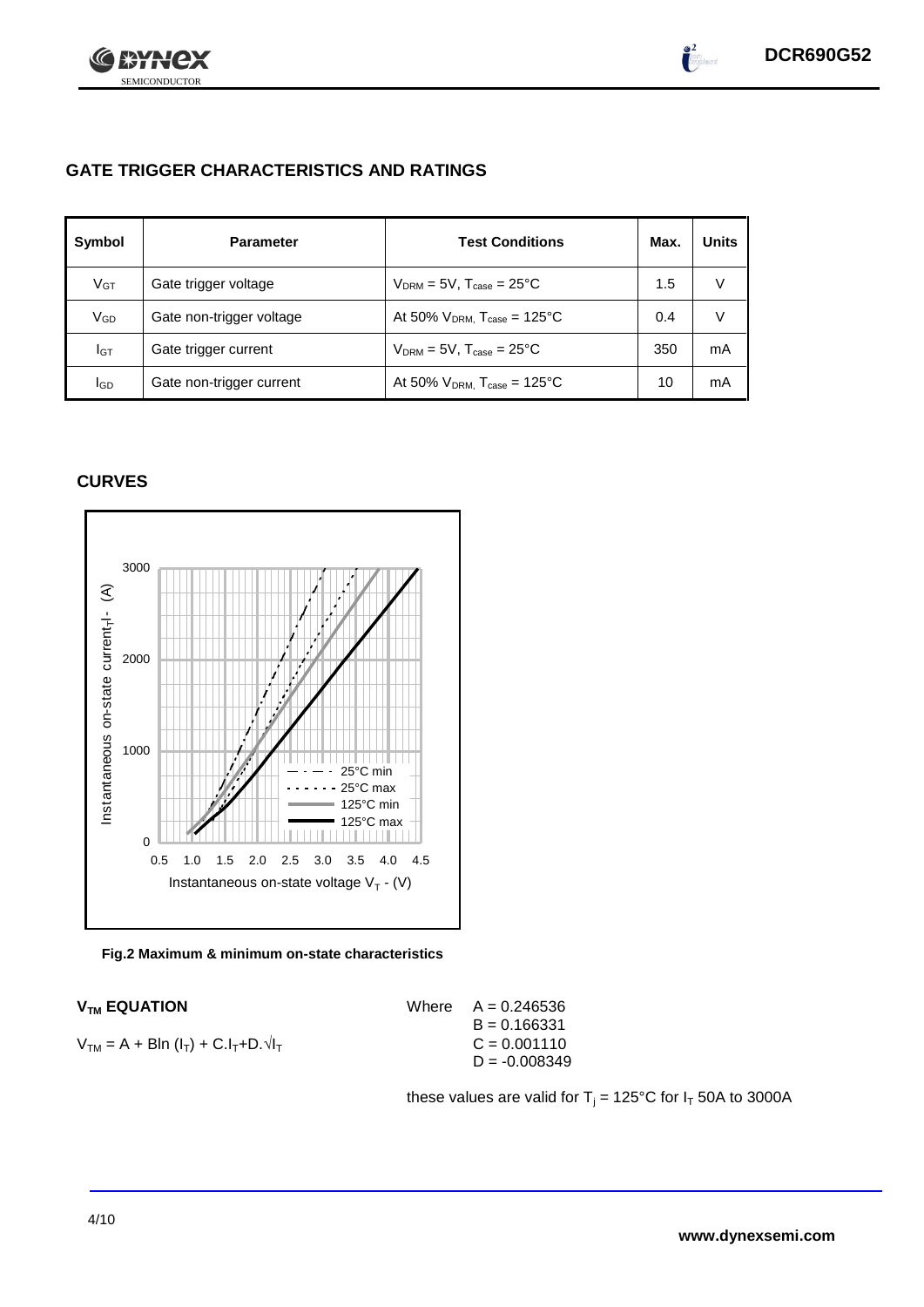



**Fig.5 Maximum permissible heatsink temperature, double side cooled – sine wave**

**Fig.6 On-state power dissipation – rectangular wave**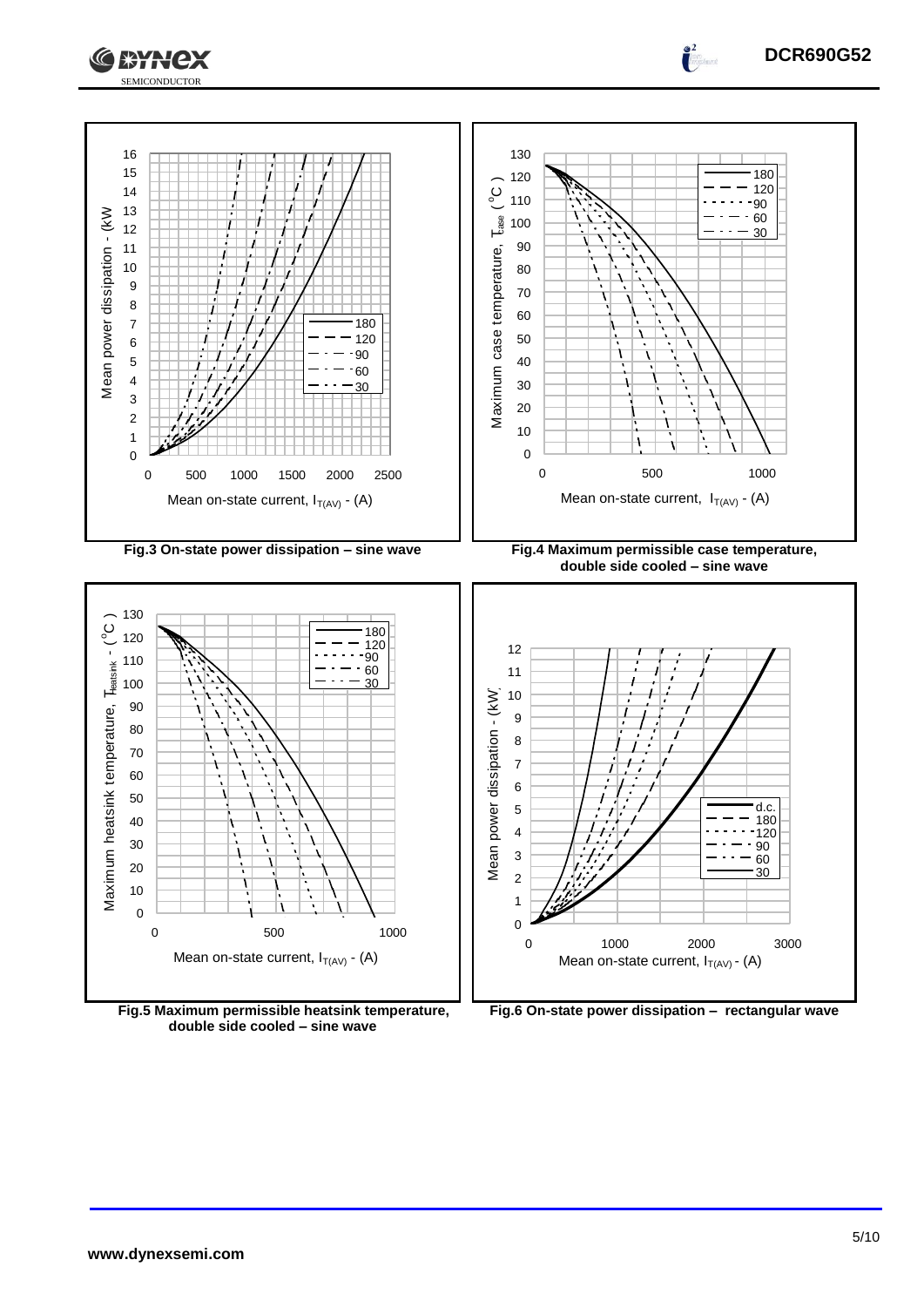



**KY**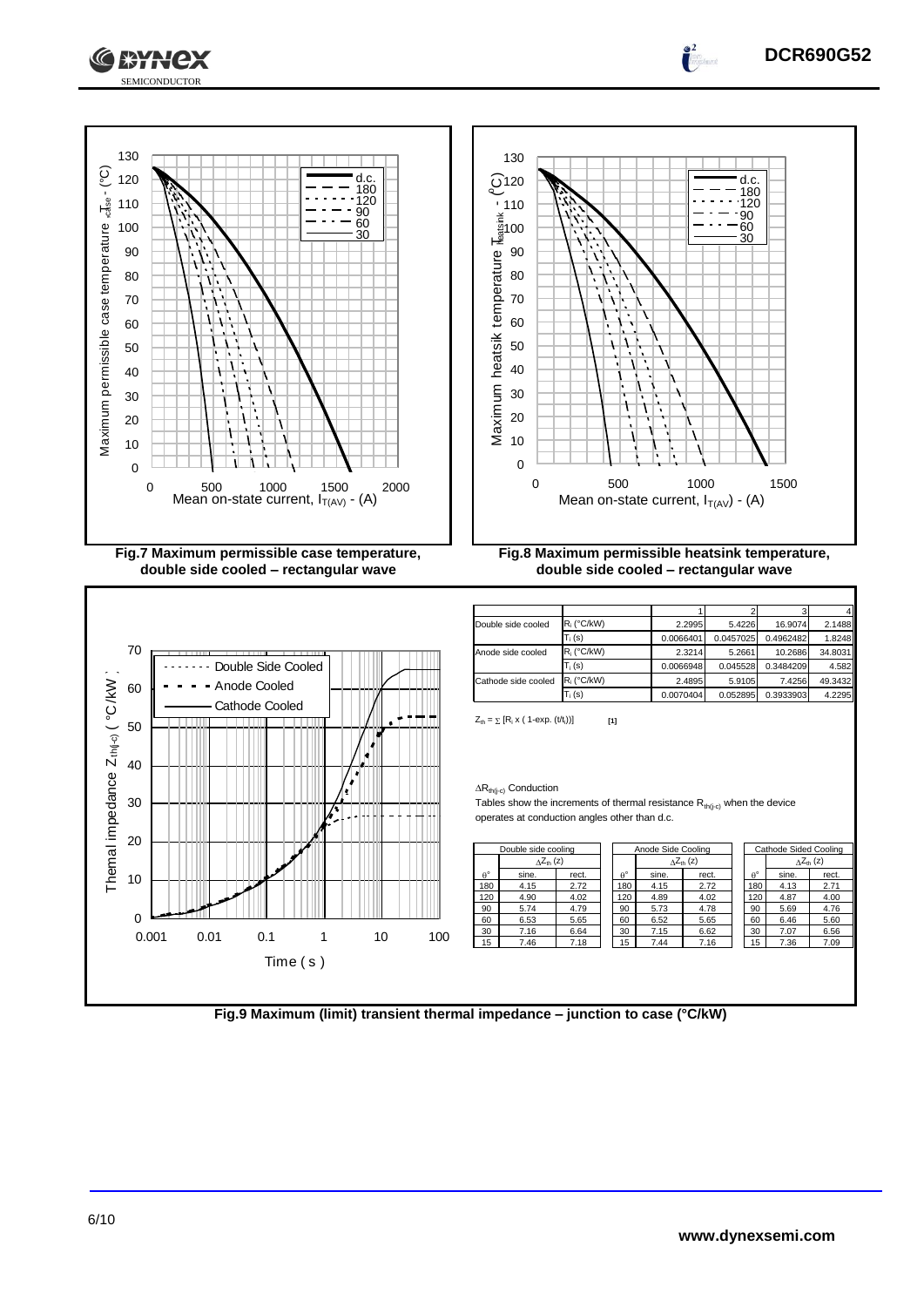



 $\bullet^2$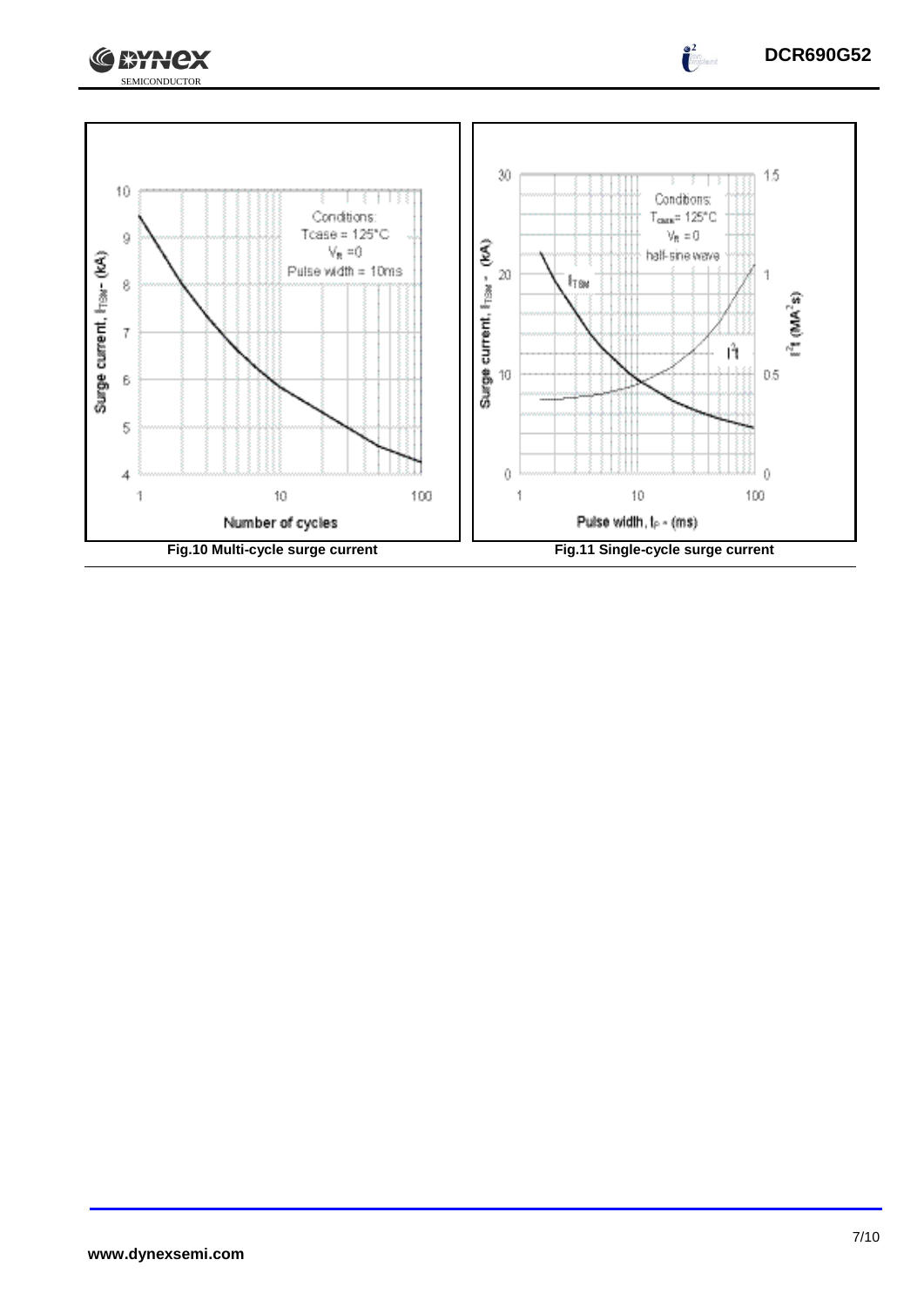

**Fig12 Gate Characteristics**



**Fig. 13 Gate characteristics**

 $\int_{0}^{2}$ 

**CEYNEX**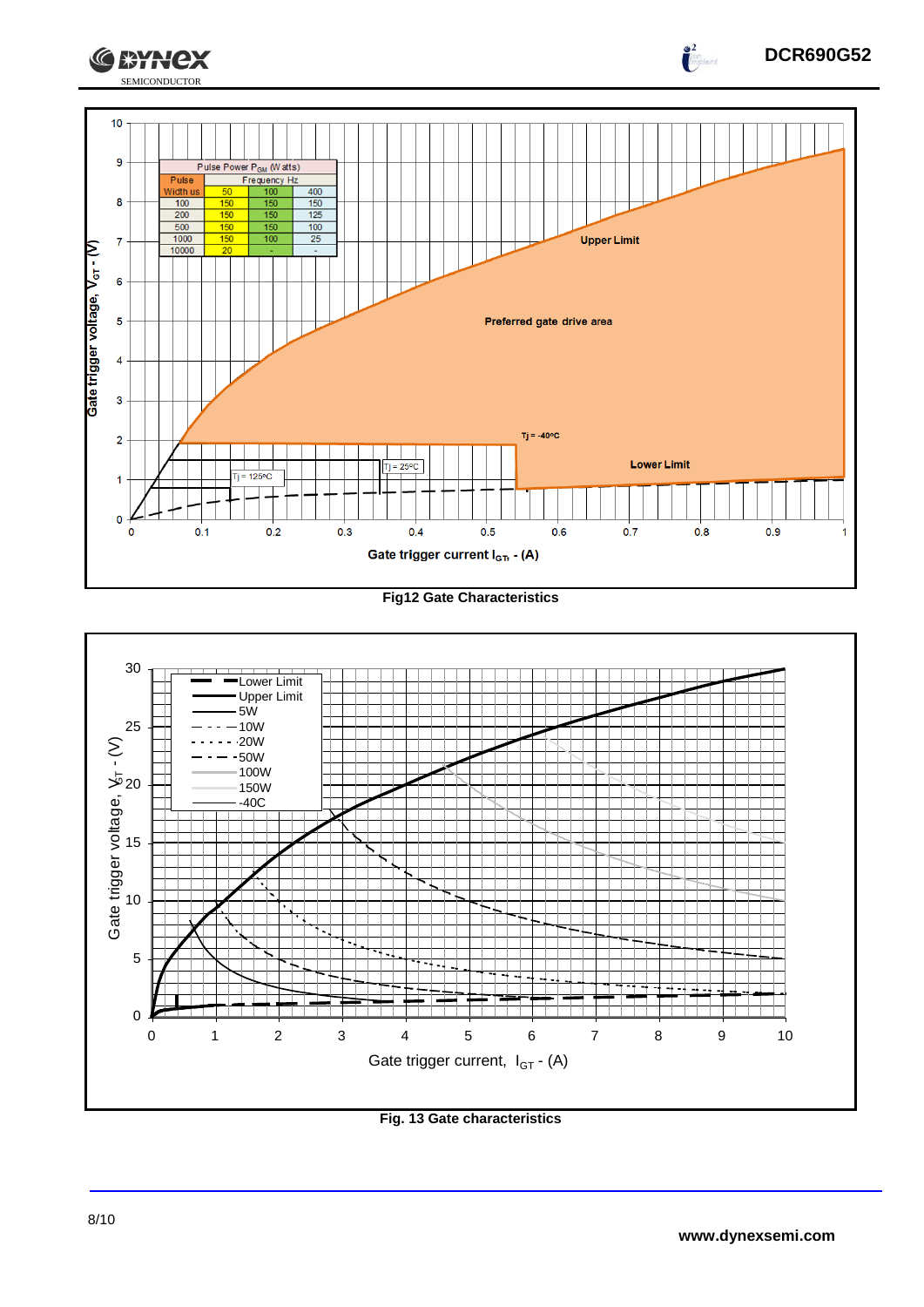

 $\bullet^2$ 

## **PACKAGE DETAILS**

For further package information, please contact Customer Services. All dimensions in mm, unless stated otherwise. DO NOT SCALE.

| DCR803SG18<br>26.415<br>25.865<br>HOLE 03.60 X 2.00<br>26.49<br>25.94<br>DCR806SG28<br>DEEP (IN BOTH)<br>ELECTRODES)<br><b>DCR818SG48</b><br>26.84<br>26.17<br>27.1<br>26.55<br><b>DCR820SG65</b><br>26.415<br>25.865<br>DCR1080G22<br>20° OFFSET (NOM.)<br>25.94<br>DCR960G28<br>26.49<br>TO GATE TUBE<br>26.72<br>26.17<br>DCR780G42<br><b>DCR690G52</b><br>26.29<br>26.84<br><b>DCR590G65</b><br>27.1<br>26.55<br>DCR470G85<br>27.46<br>26.91<br><b>057.0 MAX</b><br>033.95 NOM<br>CATHODE<br>Ψą<br>ಕ<br><b>GATE</b><br><b>ANODE</b><br>033.95 NOM<br>FOR PACKAGE HEIGHT<br><b>SEE TABLE</b><br>Clamping force: 11.5 kN ±10%<br>Lead length: 420mm<br>Lead terminal connector: M4 ring | DO NOT SCALE IF IN DOUBT ASK<br>3rd ANGLE PROJECTION $\oplus$ $\oplus$ | Device | Maximum<br><b>Thickness</b><br>(mm) | Minimum<br>Thickness<br>(mm) |
|-------------------------------------------------------------------------------------------------------------------------------------------------------------------------------------------------------------------------------------------------------------------------------------------------------------------------------------------------------------------------------------------------------------------------------------------------------------------------------------------------------------------------------------------------------------------------------------------------------------------------------------------------------------------------------------------|------------------------------------------------------------------------|--------|-------------------------------------|------------------------------|
|                                                                                                                                                                                                                                                                                                                                                                                                                                                                                                                                                                                                                                                                                           |                                                                        |        |                                     |                              |
|                                                                                                                                                                                                                                                                                                                                                                                                                                                                                                                                                                                                                                                                                           |                                                                        |        |                                     |                              |
|                                                                                                                                                                                                                                                                                                                                                                                                                                                                                                                                                                                                                                                                                           |                                                                        |        |                                     |                              |
|                                                                                                                                                                                                                                                                                                                                                                                                                                                                                                                                                                                                                                                                                           |                                                                        |        |                                     |                              |
|                                                                                                                                                                                                                                                                                                                                                                                                                                                                                                                                                                                                                                                                                           |                                                                        |        |                                     |                              |
|                                                                                                                                                                                                                                                                                                                                                                                                                                                                                                                                                                                                                                                                                           |                                                                        |        |                                     |                              |
|                                                                                                                                                                                                                                                                                                                                                                                                                                                                                                                                                                                                                                                                                           |                                                                        |        |                                     |                              |
|                                                                                                                                                                                                                                                                                                                                                                                                                                                                                                                                                                                                                                                                                           |                                                                        |        |                                     |                              |
|                                                                                                                                                                                                                                                                                                                                                                                                                                                                                                                                                                                                                                                                                           |                                                                        |        |                                     |                              |
|                                                                                                                                                                                                                                                                                                                                                                                                                                                                                                                                                                                                                                                                                           |                                                                        |        |                                     |                              |
| Package outline type code: G                                                                                                                                                                                                                                                                                                                                                                                                                                                                                                                                                                                                                                                              |                                                                        |        |                                     |                              |

**Fig.14 Package outline**